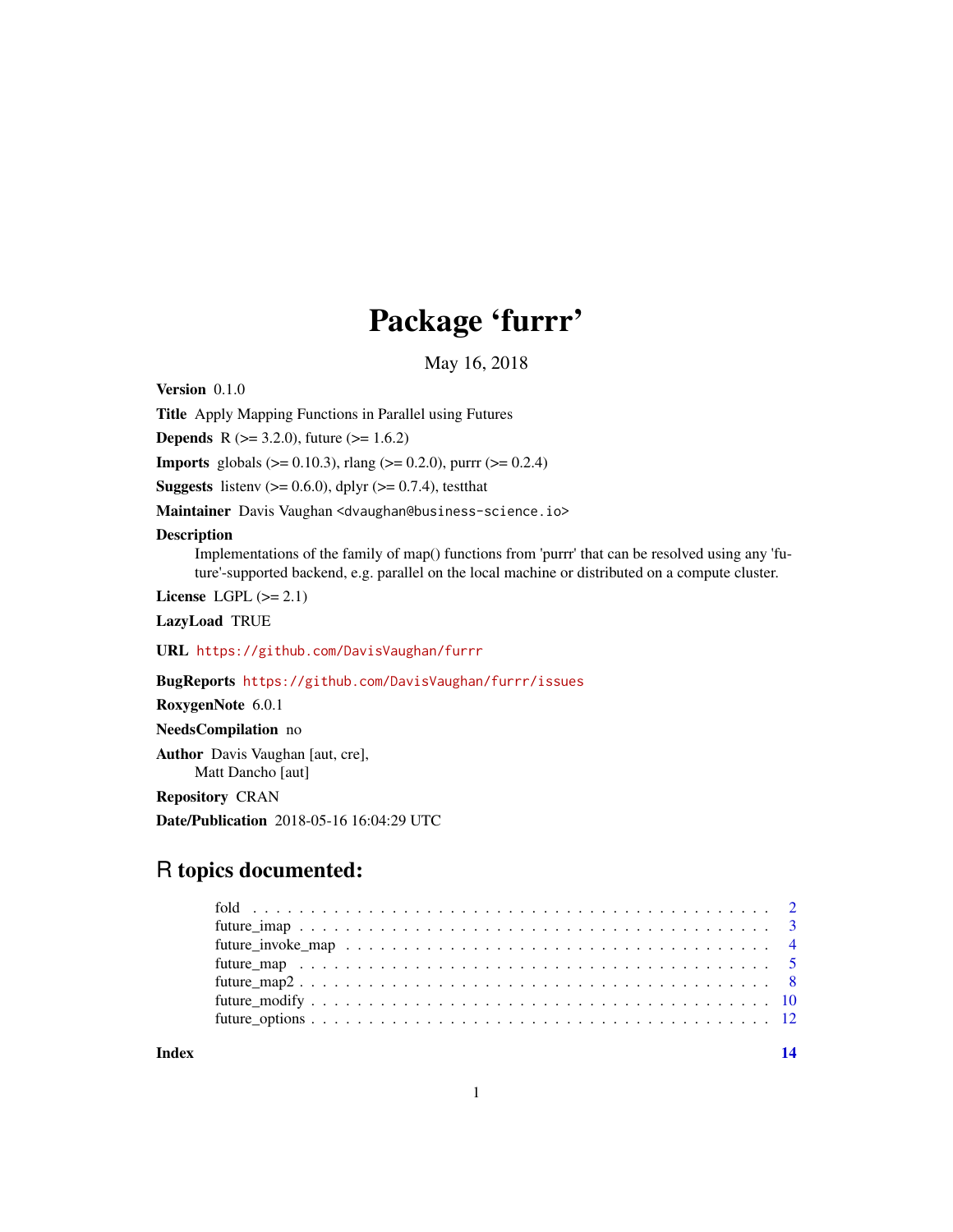<span id="page-1-0"></span>

## Description

This function comes from the future.apply package.

## Usage

 $fold(x, f, left = TRUE, unname = TRUE, threshold = 1000L)$ 

## Arguments

| x            | A vector.                                                                                                                                                                                                                   |
|--------------|-----------------------------------------------------------------------------------------------------------------------------------------------------------------------------------------------------------------------------|
| $\mathsf{f}$ | A binary function, <i>i.e.</i> a function take takes two arguments.                                                                                                                                                         |
| left         | If TRUE, vector is combined from the left (the first element), otherwise the right<br>(the last element).                                                                                                                   |
| unname       | If TRUE, function f is called as $f($ unname $(y)$ , $x[[i]]$ ), otherwise as $f(y, x[[ii]])$ ,<br>which may introduce name "y".<br>$[[ii]$ : R: $[i]$ $[[ii]$ : R: $[i]$                                                   |
| threshold    | An integer $(>= 2)$ specifying the length where the recursive divide and conquer<br>call will stop and incremental building of the partial value is performed. Using<br>threshold $= +$ Inf will disable recursive folding. |

## Details

In order for recursive folding to give the same results as non-recursive folding, binary function f must be *associative* with itself, i.e.  $f(f(x[[1]], x[[2]]), x[[3]])$  equals  $f(x[[1]], f(x[[2]]), x[[3]])$ .

This function is a more efficient (memory and speed) of [base::Reduce(f, x, right = !left, accumulate = FALSE)][base: especially when x is long.

[[1]: R:[1 [[2]: R:[2 [[3]: R:[3 [[1]: R:[1 [[2]: R:[2 [[3]: R:[3 [base::Reduce]: R:base::Reduce

#### Value

A vector.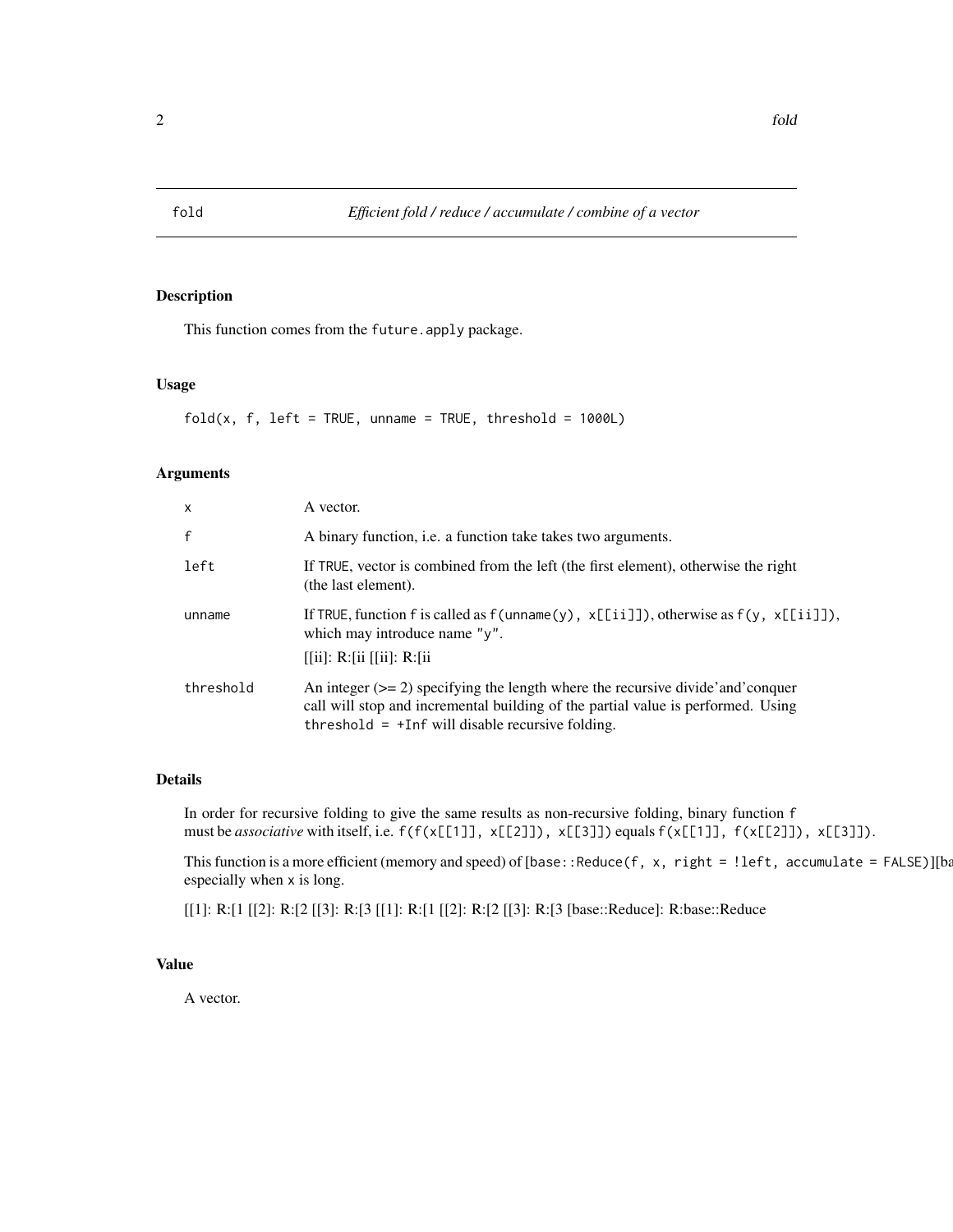<span id="page-2-0"></span>

## Description

These functions work exactly the same as  $\text{purr}: \text{imap}()$  functions, but allow you to map in parallel.

#### Usage

```
future_imap(.x, .f, ..., .progress = FALSE, .options = future_options())
future_imap_chr(.x, .f, ..., .progress = FALSE, .options = future_options())
future_imap_dbl(.x, .f, ..., .progress = FALSE, .options = future_options())
future_imap_int(.x, .f, ..., .progress = FALSE, .options = future_options())
future\_imap\_lgl(x, , f, ..., ) .progress = FALSE, .options = future\_options())future\_imap\_dfr(.x, .f, . . ., .id = NULL, .progress = FALSE,.options = future_options())
```
future\_imap\_dfc(.x, .f, ..., .progress = FALSE, .options = future\_options())

## Arguments

| $\cdot$ X | A list or atomic vector.                                                                                                                                                                                                                                                                                                                                                                     |
|-----------|----------------------------------------------------------------------------------------------------------------------------------------------------------------------------------------------------------------------------------------------------------------------------------------------------------------------------------------------------------------------------------------------|
| $\cdot$ f | A function, formula, or atomic vector.                                                                                                                                                                                                                                                                                                                                                       |
|           | If a <b>function</b> , it is used as is.                                                                                                                                                                                                                                                                                                                                                     |
|           | If a <b>formula</b> , e.g. $\sim x + 2$ , it is converted to a function. There are three ways<br>to refer to the arguments:                                                                                                                                                                                                                                                                  |
|           | • For a single argument function, use.                                                                                                                                                                                                                                                                                                                                                       |
|           | • For a two argument function, use . x and . y                                                                                                                                                                                                                                                                                                                                               |
|           | • For more arguments, use $\dots$ 1, $\dots$ 2, $\dots$ 3 etc                                                                                                                                                                                                                                                                                                                                |
|           | This syntax allows you to create very compact anonymous functions.                                                                                                                                                                                                                                                                                                                           |
|           | If character vector, numeric vector, or list, it is converted to an extractor func-<br>tion. Character vectors index by name and numeric vectors index by position;<br>use a list to index by position and name at different levels. Within a list, wrap<br>strings in $get$ -attr() to extract named attributes. If a component is not present,<br>the value of . default will be returned. |
| .         | Additional arguments passed on to . f.                                                                                                                                                                                                                                                                                                                                                       |
| .progress | A logical, for whether or not to print a progress bar for multiprocess, multises-<br>sion, and multicore plans.                                                                                                                                                                                                                                                                              |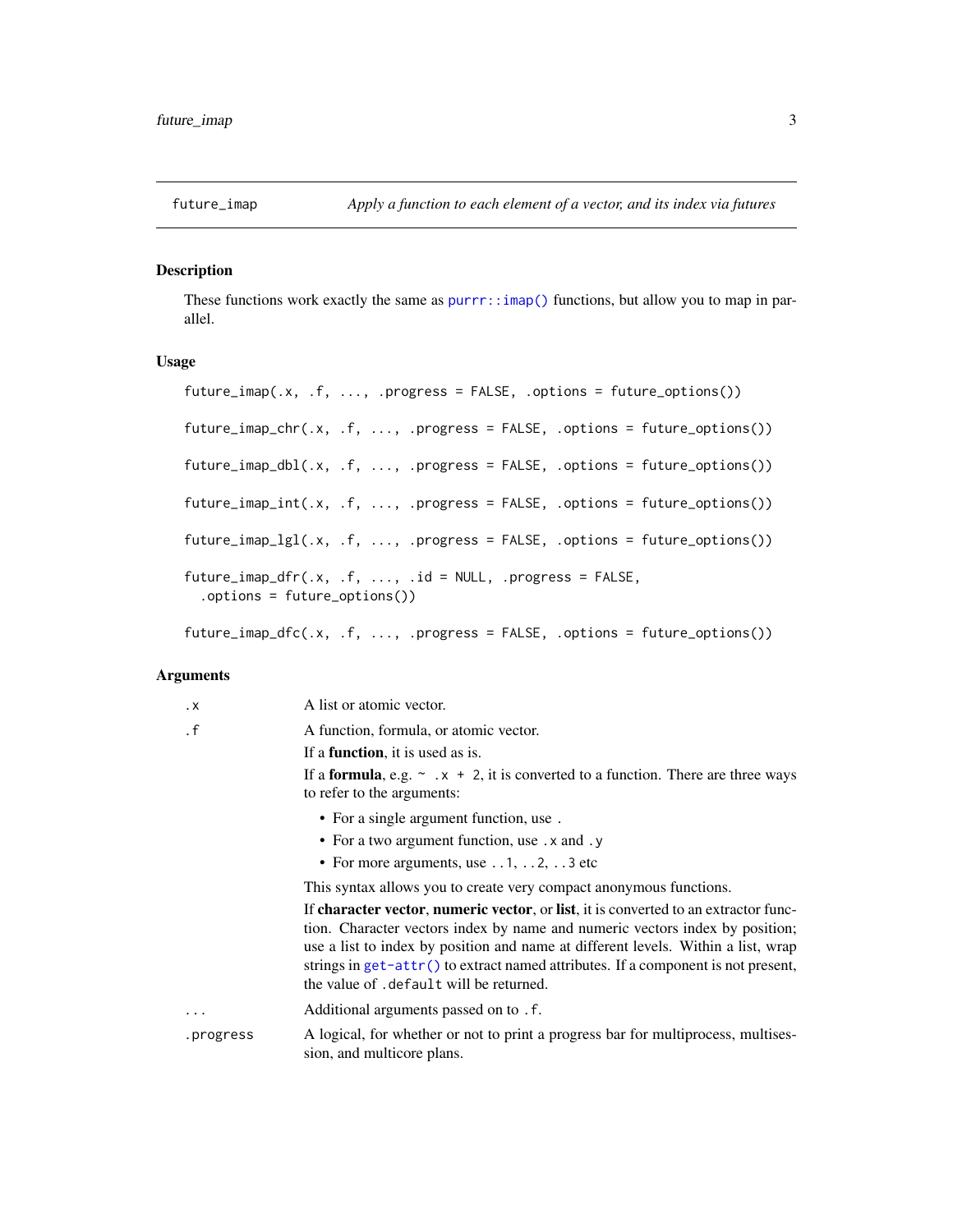<span id="page-3-0"></span>

| .options | The future specific options to use with the workers. This must be the result<br>from a call to future_options(). |
|----------|------------------------------------------------------------------------------------------------------------------|
| .id      | If not NULL a variable with this name will be created giving either the name or<br>the index of the data frame.  |

## Value

A vector the same length as .x.

#### Examples

library(furrr)

plan(multiprocess)

future\_imap\_chr(sample(10), ~ paste0(.y, ": ", .x))

future\_invoke\_map *Invoke functions via futures*

#### Description

These functions work exactly the same as [purrr::invoke\\_map\(\)](#page-0-0) functions, but allow you to invoke in parallel.

## Usage

```
future_invoke_map(.f, .x = list(NULL), ..., .env = NULL,
  .progress = FALSE, .options = future_options())
future\_invoke\_map\_chr(.f, .x = list(NULL), . . . , . env = NULL,.progress = FALSE, .options = future_options())
future_invoke_map_dbl(.f, .x = list(NULL), ..., env = NULL,.progress = FALSE, .options = future_options())
future\_invoke\_map\_int(.f, .x = list(NULL), . . . , . env = NULL,.progress = FALSE, .options = future_options())
future\_invoke\_map\_lgl(.f, .x = list(NULL), . . . , .env = NULL,.progress = FALSE, .options = future_options())
future\_invoke\_map\_dfr(.f, .x = list(NULL), . . . , .env = NULL,.progress = FALSE, .options = future_options())
```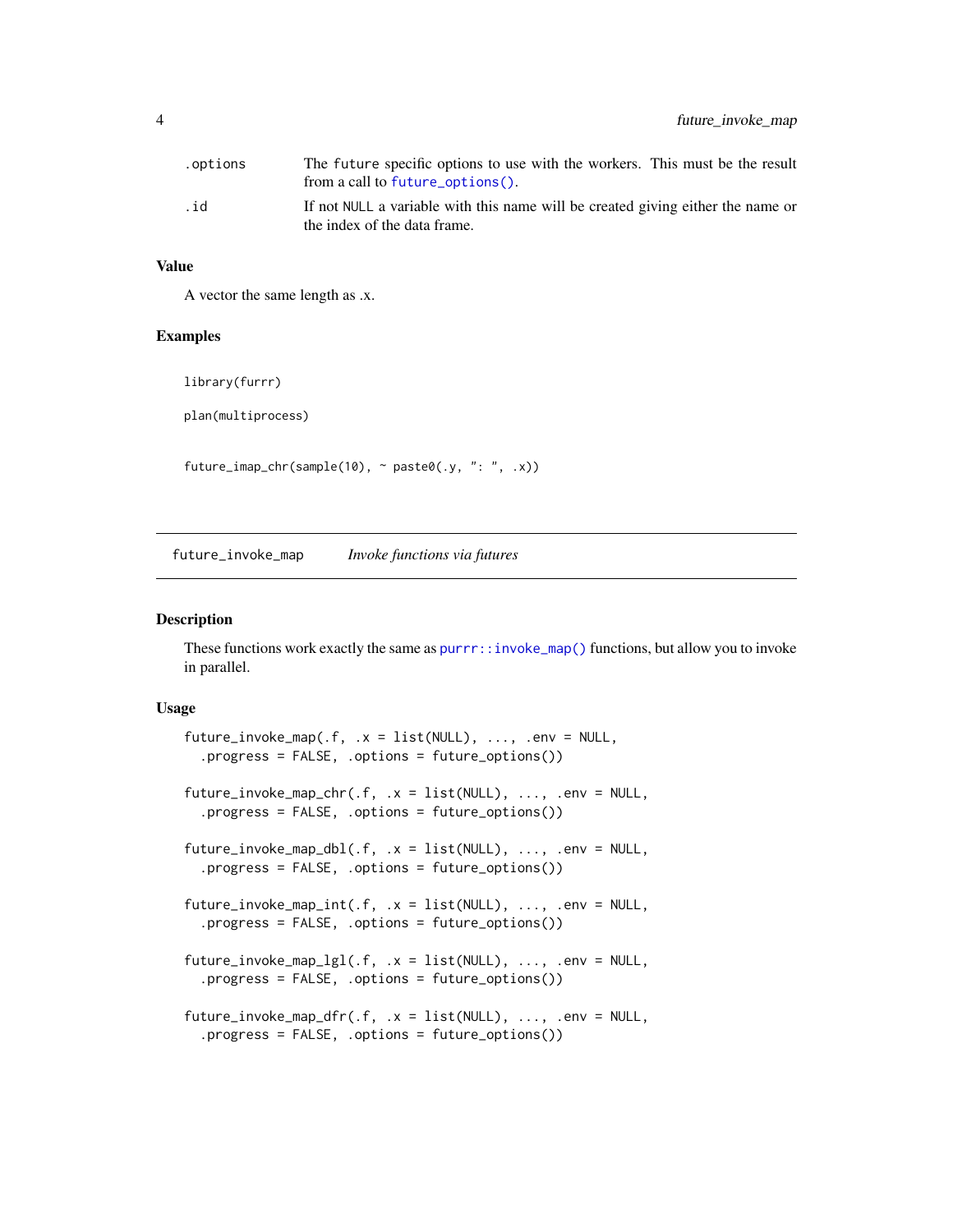```
future\_invoke\_map\_dfc(.f, .x = list(NULL), . . . , . env = NULL,.progress = FALSE, .options = future_options())
```
## Arguments

| $\cdot$ f | A list of functions.                                                                                                                                                                                                                      |
|-----------|-------------------------------------------------------------------------------------------------------------------------------------------------------------------------------------------------------------------------------------------|
| $\cdot$ X | A list of argument-lists the same length as . f (or length 1). The default argu-<br>ment, list (NULL), will be recycled to the same length as . f, and will call each<br>function with no arguments (apart from any supplied in $\dots$ ) |
| .         | Additional arguments passed to each function.                                                                                                                                                                                             |
| .env      | Environment in which do.call() should evaluate a constructed expression.<br>This only matters if you pass as . f the name of a function rather than its value,<br>or as . x symbols of objects rather than their values.                  |
| .progress | A logical, for whether or not to print a progress bar for multiprocess, multises-<br>sion, and multicore plans.                                                                                                                           |
| .options  | The future specific options to use with the workers. This must be the result<br>from a call to future_options().                                                                                                                          |

## Examples

plan(multiprocess)

```
df <- dplyr::tibble(
 f = c("runif", "rpois", "rnorm"),params = list(
   list(n = 10),
   list(n = 5, lambda = 10),list(n = 10, mean = -3, sd = 10))
\mathcal{L}
```
future\_invoke\_map(df\$f, df\$params)

<span id="page-4-1"></span>future\_map *Apply a function to each element of a vector via futures*

## <span id="page-4-2"></span>Description

These functions work exactly the same as [purrr::map\(\)](#page-0-0) functions, but allow you to run the map in parallel. The documentation is adapted from both purrr::map(), and future.apply::future\_lapply(), so look there for more details.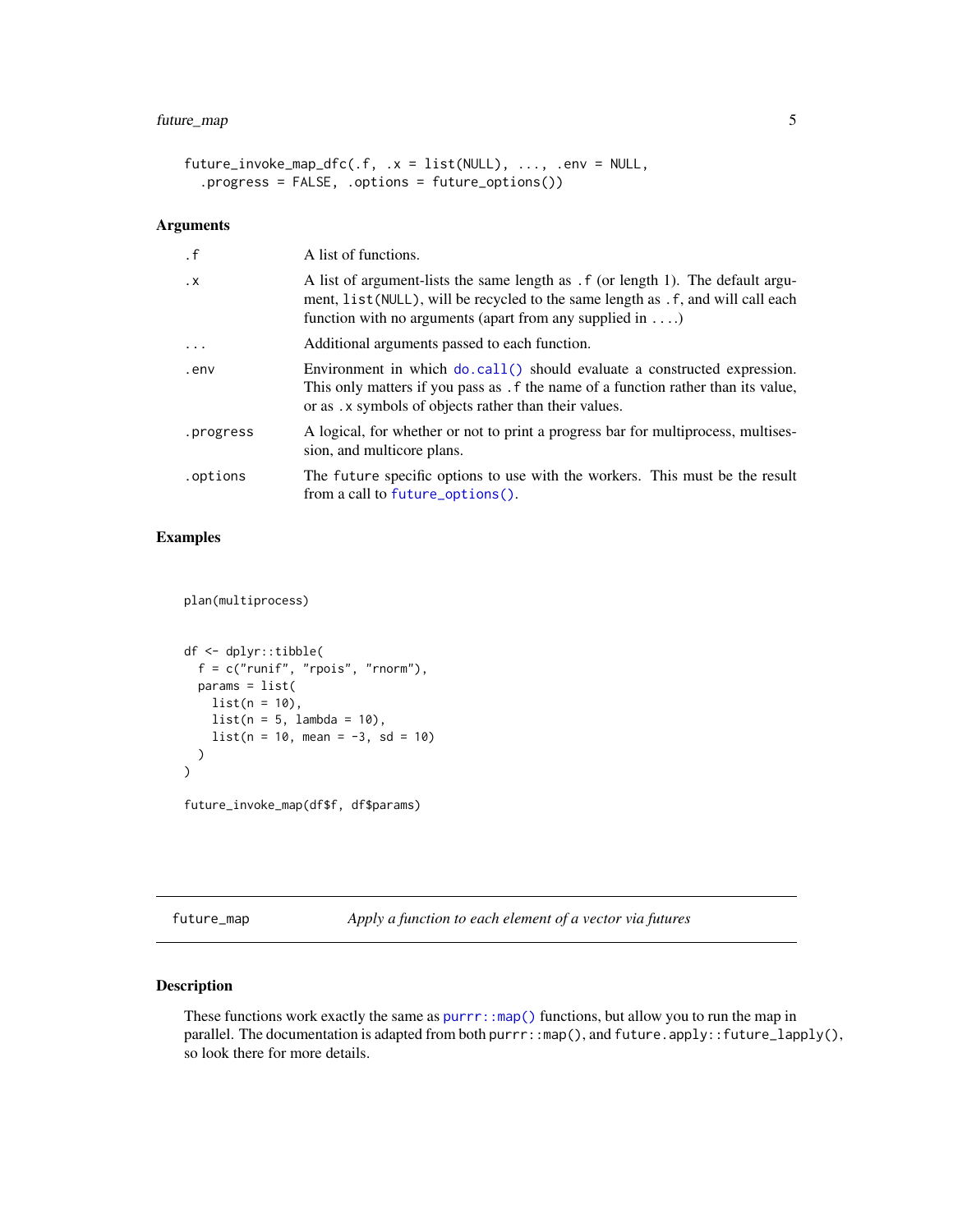## <span id="page-5-0"></span>Usage

```
future_map(.x, .f, ..., .progress = FALSE, .options = future\_options())
future_map_chr(.x, .f, ..., .progress = FALSE, .options = future_options())
future_map_dbl(.x, .f, ..., .progress = FALSE, .options = future_options())
future_map\_int(.x, .f, . . ., .progress = FALSE, .options = future\_options())future_map_lgl(.x, .f, ..., .progress = FALSE, .options = future_options())
future_map_dfr(.x, .f, . . ., .id = NULL, .progress = FALSE,.options = future_options())
future_map_dfc(.x, .f, ..., .progress = FALSE, .options = future_options())
future_map_if(.x, .p, .f, ..., .progress = FALSE,
  .options = future_options())
future_map_at(.x, .at, .f, ..., .progress = FALSE,
  .options = future_options())
```
## Arguments

| $\cdot$ X | A list or atomic vector.                                                                                                                                                                                                                                                                                                                                                                    |
|-----------|---------------------------------------------------------------------------------------------------------------------------------------------------------------------------------------------------------------------------------------------------------------------------------------------------------------------------------------------------------------------------------------------|
| $\cdot$ f | A function, formula, or atomic vector.                                                                                                                                                                                                                                                                                                                                                      |
|           | If a <b>function</b> , it is used as is.                                                                                                                                                                                                                                                                                                                                                    |
|           | If a <b>formula</b> , e.g. $\sim x + 2$ , it is converted to a function. There are three ways<br>to refer to the arguments:                                                                                                                                                                                                                                                                 |
|           | • For a single argument function, use.                                                                                                                                                                                                                                                                                                                                                      |
|           | • For a two argument function, use . x and . y                                                                                                                                                                                                                                                                                                                                              |
|           | • For more arguments, use $\dots$ 1, $\dots$ 2, $\dots$ 3 etc                                                                                                                                                                                                                                                                                                                               |
|           | This syntax allows you to create very compact anonymous functions.                                                                                                                                                                                                                                                                                                                          |
|           | If character vector, numeric vector, or list, it is converted to an extractor func-<br>tion. Character vectors index by name and numeric vectors index by position;<br>use a list to index by position and name at different levels. Within a list, wrap<br>strings in $get$ -attr() to extract named attributes. If a component is not present,<br>the value of .default will be returned. |
|           | Additional arguments passed on to . f.                                                                                                                                                                                                                                                                                                                                                      |
| .progress | A logical, for whether or not to print a progress bar for multiprocess, multises-<br>sion, and multicore plans.                                                                                                                                                                                                                                                                             |
| .options  | The future specific options to use with the workers. This must be the result<br>from a call to future_options().                                                                                                                                                                                                                                                                            |
| .id       | If not NULL a variable with this name will be created giving either the name or<br>the index of the data frame.                                                                                                                                                                                                                                                                             |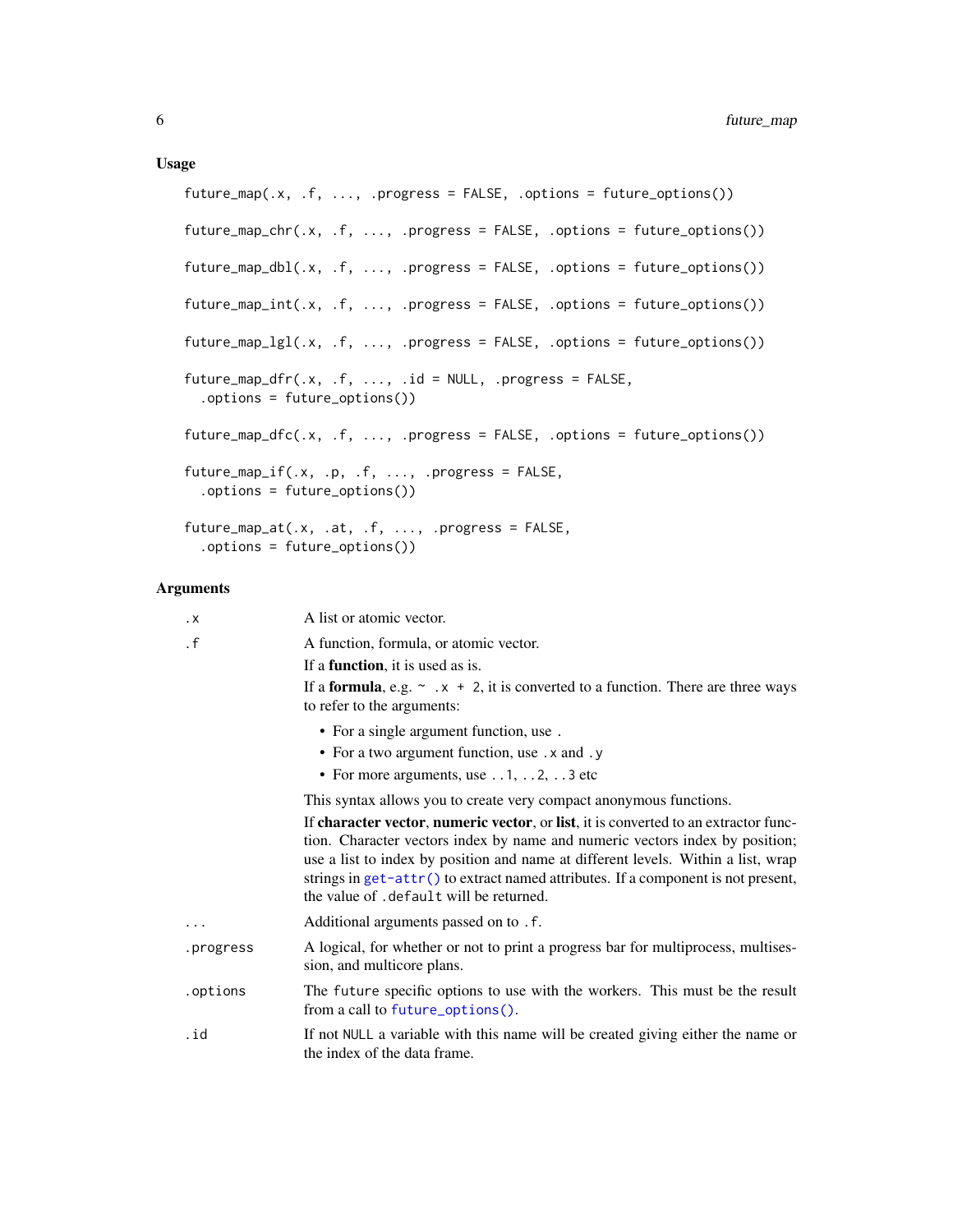## <span id="page-6-0"></span>future\_map 7

| .p  | A single predicate function, a formula describing such a predicate function, or a  |
|-----|------------------------------------------------------------------------------------|
|     | logical vector of the same length as .x. Alternatively, if the elements of .x are  |
|     | themselves lists of objects, a string indicating the name of a logical element in  |
|     | the inner lists. Only those elements where . p evaluates to TRUE will be modified. |
| .at | A character vector of names or a numeric vector of positions. Only those ele-      |
|     | ments corresponding to . at will be modified.                                      |

## Value

All functions return a vector the same length as .x.

[future\\_map\(\)](#page-4-1) returns a list, [future\\_map\\_lgl\(\)](#page-4-2) a logical vector, [future\\_map\\_int\(\)](#page-4-2) an integer vector, [future\\_map\\_dbl\(\)](#page-4-2) a double vector, and [future\\_map\\_chr\(\)](#page-4-2) a character vector. The output of .f will be automatically typed upwards, e.g. logical -> integer -> double -> character.

## Examples

```
library(furrr)
library(dplyr) # for the pipe
plan(multiprocess)
1:10 %>%
 future_map(rnorm, n = 10) %>%
  future_map_dbl(mean)
# If each element of the output is a data frame, use
# future_map_dfr to row-bind them together:
mtcars %>%
  split(.$cyl) %>%
  future_map(\sim lm(mpg \sim wt, data = .x)) %>%
  future_map_dfr(~ as.data.frame(t(as.matrix(coef(.)))))
# You can be explicit about what gets exported to the workers
# To see this, use multisession (NOT multicore if on a Mac as the forked workers
# still have access to this environment)
plan(multisession)
x \le -1y \le -2# This will fail, y is not exported (no black magic occurs)
# future_map(1, ~y, .options = future_options(globals = "x"))
# y is exported
future_map(1, \neg y, .options = future_options(globals = "y"))
```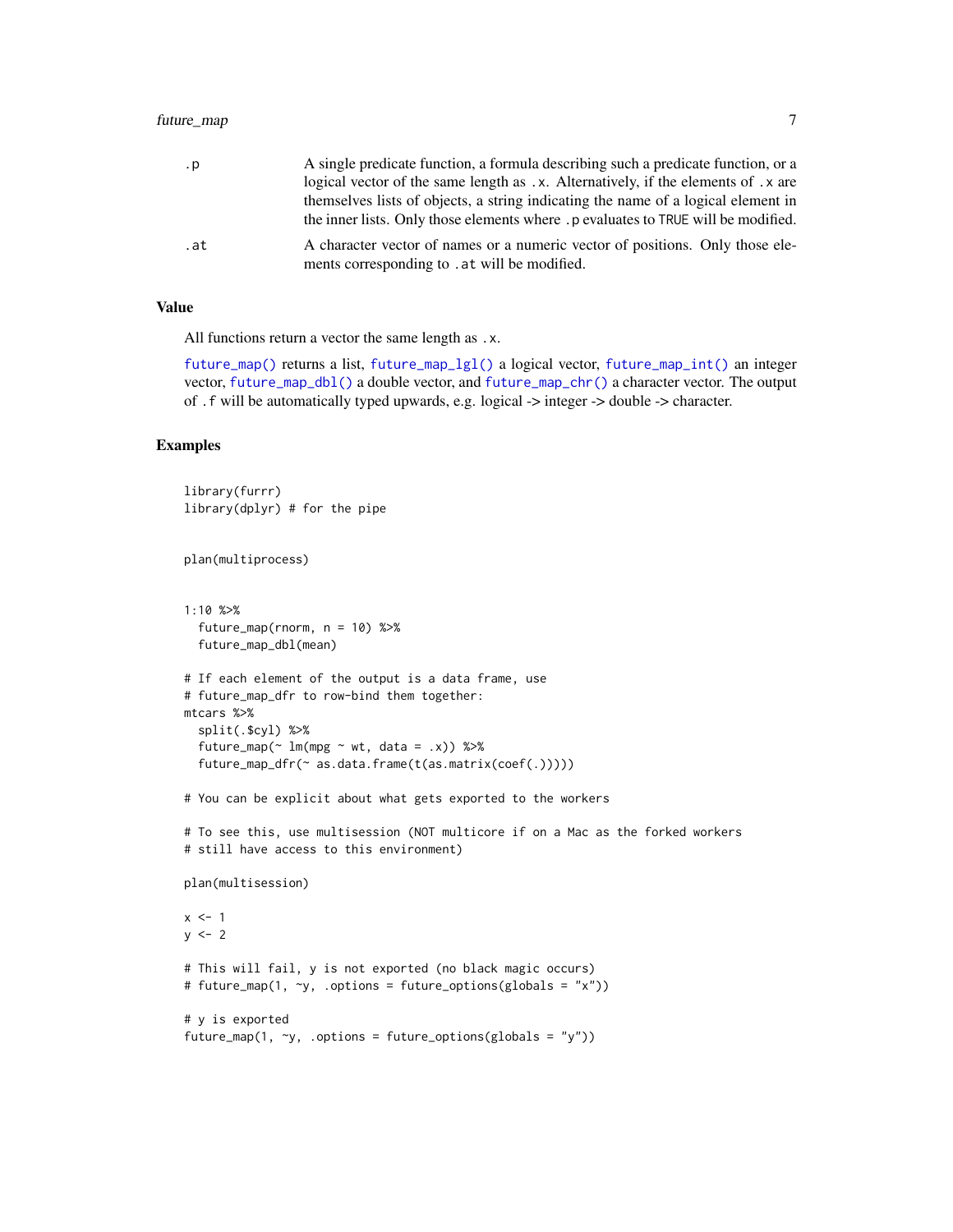<span id="page-7-0"></span>

#### Description

These functions work exactly the same as  $purr:map2()$  functions, but allow you to run the map in parallel. Note that "parallel" as described in purrr is just saying that you are working with multiple inputs, and parallel in this case means that you can work on multiple inputs AND process them all in parallel as well.

## Usage

```
future_map2(.x, .y, .f, ..., .progress = FALSE, .options = future_options())
future_map2_chr(.x, .y, .f, ..., .progress = FALSE,
  .options = future_options())
future_map2_dbl(.x, .y, .f, ..., .progress = FALSE,
  .options = future_options())
future\_map2\_int(.x, .y, .f, . . ., .progress = FALSE,.options = future_options())
future\_map2\_lgl(.x, .y, .f, . . ., .progress = FALSE,.options = future_options())
future_map2_dfr(.x, .y, .f, . . ., .id = NULL, .progress = FALSE,.options = future_options())
future_map2_dfc(.x, .y, .f, . . ., .progress = FALSE,.options = future_options())
future\_pmap(.1, .f, . . ., .progress = FALSE, .options = future\_options())future\_pmap\_chr(.1, .f, ..., ) .progress = FALSE, .options = future\_options())future\_pmap\_dbl(.1, .f, . . . , .progress = FALSE, .options = future\_options())future\_pmap\_int(.1, .f, ..., .progress = FALSE, .options = future\_options())future_pmap_lgl(.l, .f, ..., .progress = FALSE, .options = future_options())
future\_pmap\_dfr(.1, .f, . . ., .id = NULL, .progress = FALSE,.options = future_options())
future_pmap_dfc(.l, .f, ..., .progress = FALSE, .options = future_options())
```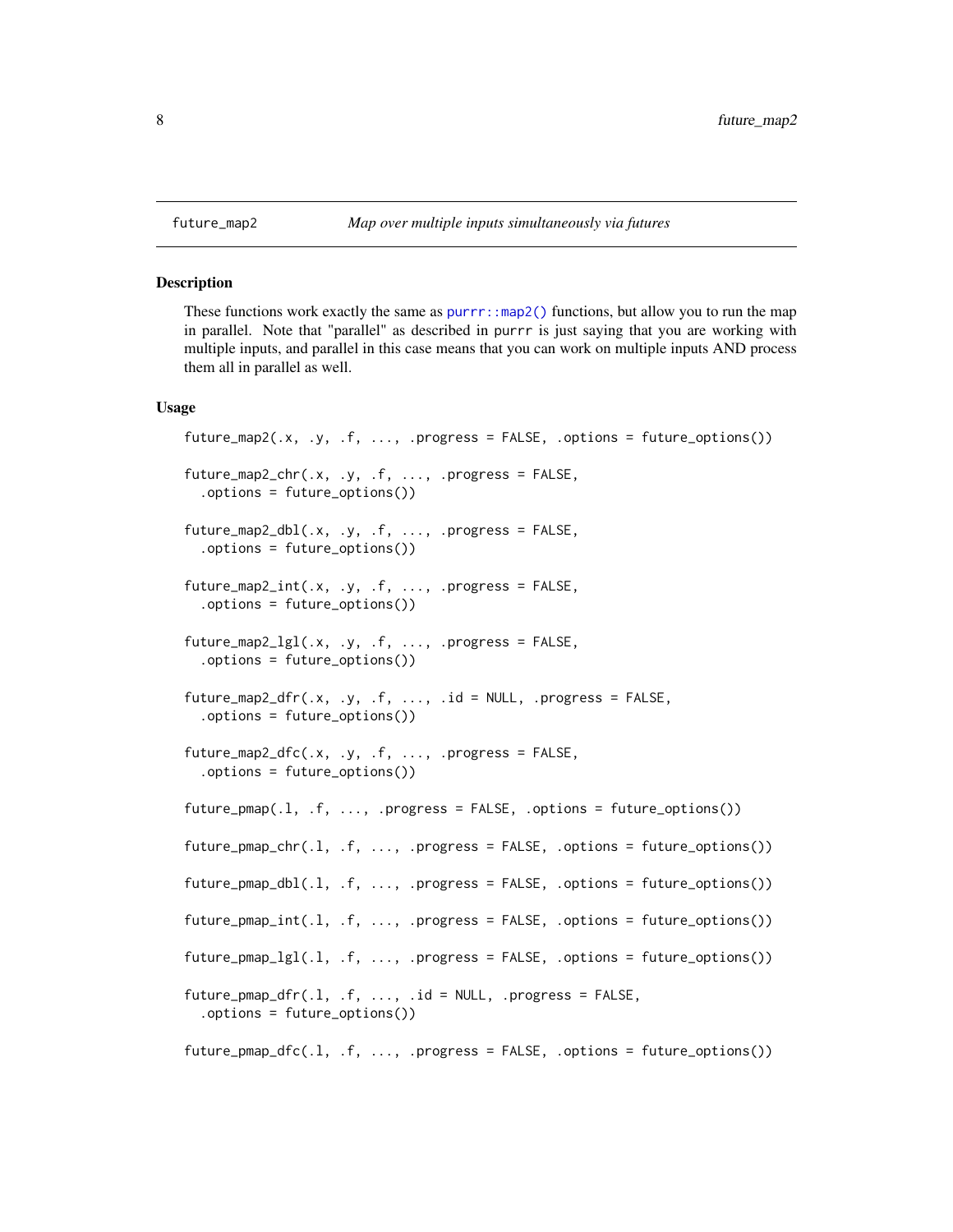## <span id="page-8-0"></span>future\_map2 9

## Arguments

| $\cdot$ X | Vectors of the same length. A vector of length 1 will be recycled.                                                                                                                                                                                                                                                                                                                        |
|-----------|-------------------------------------------------------------------------------------------------------------------------------------------------------------------------------------------------------------------------------------------------------------------------------------------------------------------------------------------------------------------------------------------|
| $\cdot y$ | Vectors of the same length. A vector of length 1 will be recycled.                                                                                                                                                                                                                                                                                                                        |
| $\cdot$ f | A function, formula, or atomic vector.                                                                                                                                                                                                                                                                                                                                                    |
|           | If a <b>function</b> , it is used as is.                                                                                                                                                                                                                                                                                                                                                  |
|           | If a <b>formula</b> , e.g. $\sim x + 2$ , it is converted to a function. There are three ways<br>to refer to the arguments:                                                                                                                                                                                                                                                               |
|           | • For a single argument function, use.                                                                                                                                                                                                                                                                                                                                                    |
|           | • For a two argument function, use .x and .y                                                                                                                                                                                                                                                                                                                                              |
|           | • For more arguments, use $\dots$ 1, $\dots$ 2, $\dots$ 3 etc                                                                                                                                                                                                                                                                                                                             |
|           | This syntax allows you to create very compact anonymous functions.                                                                                                                                                                                                                                                                                                                        |
|           | If character vector, numeric vector, or list, it is converted to an extractor func-<br>tion. Character vectors index by name and numeric vectors index by position;<br>use a list to index by position and name at different levels. Within a list, wrap<br>strings in get-attr() to extract named attributes. If a component is not present,<br>the value of . default will be returned. |
|           | Additional arguments passed on to . f.                                                                                                                                                                                                                                                                                                                                                    |
| .progress | A logical, for whether or not to print a progress bar for multiprocess, multises-<br>sion, and multicore plans.                                                                                                                                                                                                                                                                           |
| .options  | The future specific options to use with the workers. This must be the result<br>from a call to future_options().                                                                                                                                                                                                                                                                          |
| .id       | If not NULL a variable with this name will be created giving either the name or<br>the index of the data frame.                                                                                                                                                                                                                                                                           |
| $\cdot$ 1 | A list of lists. The length of .1 determines the number of arguments that . f will<br>be called with. List names will be used if present.                                                                                                                                                                                                                                                 |

## Value

An atomic vector, list, or data frame, depending on the suffix. Atomic vectors and lists will be named if . x or the first element of . 1 is named.

If all input is length 0, the output will be length 0. If any input is length 1, it will be recycled to the length of the longest.

## Examples

```
library(furrr)
plan(multiprocess)
x <- list(1, 10, 100)
y <- list(1, 2, 3)
z <- list(5, 50, 500)
```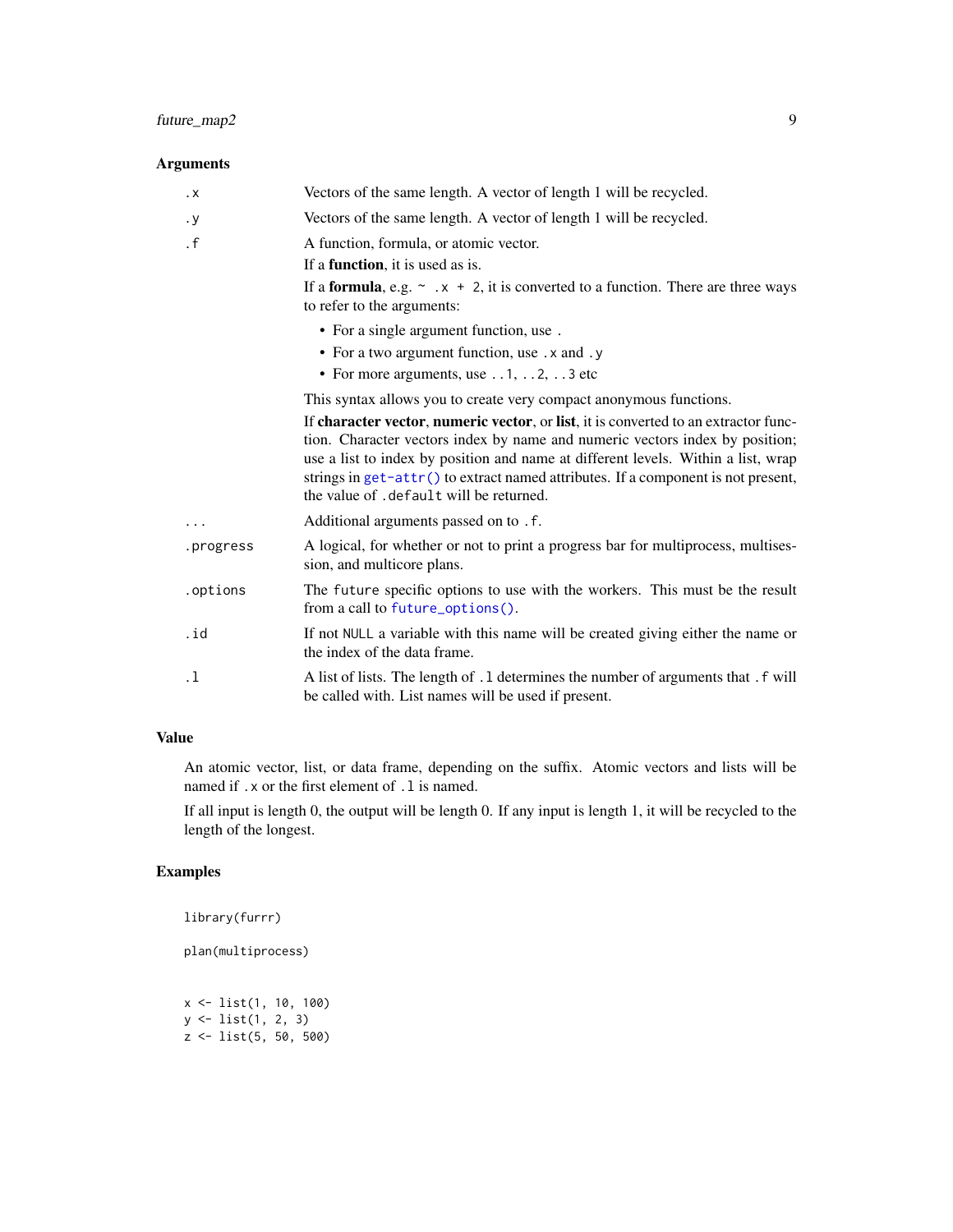```
future_map2(x, y, \sim .x + .y)
# Split into pieces, fit model to each piece, then predict
by_cyl <- split(mtcars, mtcars$cyl)
mods \le future_map(by_cyl, \sim lm(mpg \sim wt, data = .))
future_map2(mods, by_cyl, predict)
future_pmap(list(x, y, z), sum)
# Matching arguments by position
future_pmap(list(x, y, z), function(a, b, c) a / (b + c))
# Vectorizing a function over multiple arguments
df <- data.frame(
  x = c("apple", "banana", "cherry"),
  pattern = c("p", "n", "h"),
  replacement = c("x", "f", "q"),
  stringsAsFactors = FALSE
)
future_pmap(df, gsub)
future_pmap_chr(df, gsub)
```
future\_modify *Modify elements selectively via futures*

## Description

These functions work exactly the same as [purrr::modify\(\)](#page-0-0) functions, but allow you to modify in parallel.

## Usage

```
future_modify(.x, .f, ..., .progress = FALSE, .options = future_options())
future_modify_at(.x, .at, .f, ..., .progress = FALSE,
  .options = future_options())
future_modify_if(.x, .p, .f, ..., .progress = FALSE,
  .options = future_options())
```
#### **Arguments**

| $\cdot$ X | A list or atomic vector.                                                                      |
|-----------|-----------------------------------------------------------------------------------------------|
| . f       | A function, formula, or atomic vector.                                                        |
|           | If a <b>function</b> , it is used as is.                                                      |
|           | If a <b>formula</b> , e.g. $\sim x + 2$ , it is converted to a function. There are three ways |
|           | to refer to the arguments:                                                                    |

<span id="page-9-0"></span>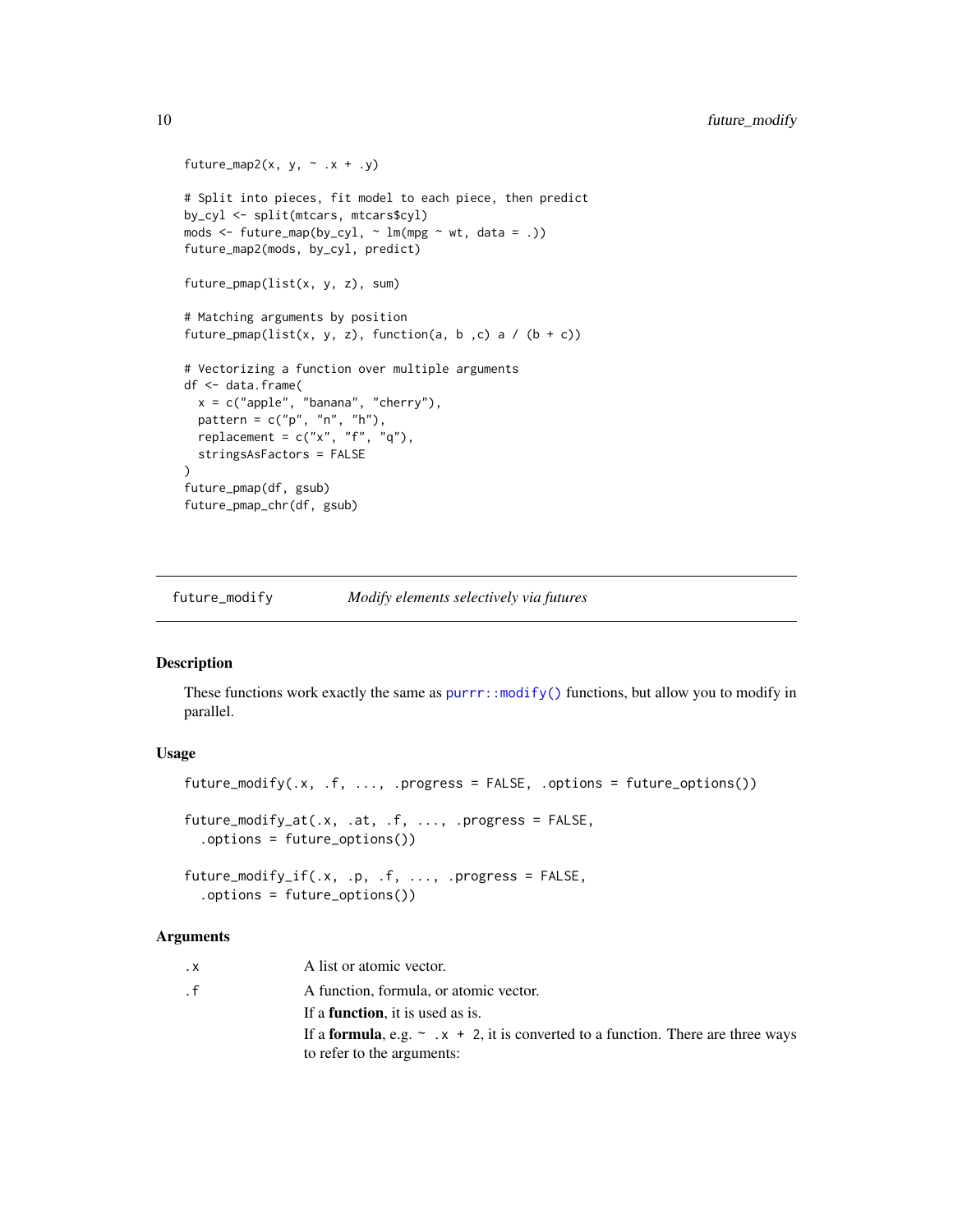<span id="page-10-0"></span>

|           | • For a single argument function, use.                                                                                                                                                                                                                                                                                                                                                      |
|-----------|---------------------------------------------------------------------------------------------------------------------------------------------------------------------------------------------------------------------------------------------------------------------------------------------------------------------------------------------------------------------------------------------|
|           | • For a two argument function, use . x and . y                                                                                                                                                                                                                                                                                                                                              |
|           | • For more arguments, use $\dots$ 1, $\dots$ 2, $\dots$ 3 etc                                                                                                                                                                                                                                                                                                                               |
|           | This syntax allows you to create very compact anonymous functions.                                                                                                                                                                                                                                                                                                                          |
|           | If character vector, numeric vector, or list, it is converted to an extractor func-<br>tion. Character vectors index by name and numeric vectors index by position;<br>use a list to index by position and name at different levels. Within a list, wrap<br>strings in $get$ -attr() to extract named attributes. If a component is not present,<br>the value of .default will be returned. |
| .         | Additional arguments passed on to . f.                                                                                                                                                                                                                                                                                                                                                      |
| .progress | A logical, for whether or not to print a progress bar for multiprocess, multises-<br>sion, and multicore plans.                                                                                                                                                                                                                                                                             |
| .options  | The future specific options to use with the workers. This must be the result<br>from a call to future_options().                                                                                                                                                                                                                                                                            |
| .at       | A character vector of names or a numeric vector of positions. Only those ele-<br>ments corresponding to . at will be modified.                                                                                                                                                                                                                                                              |
| . p       | A single predicate function, a formula describing such a predicate function, or a<br>logical vector of the same length as .x. Alternatively, if the elements of .x are<br>themselves lists of objects, a string indicating the name of a logical element in<br>the inner lists. Only those elements where . p evaluates to TRUE will be modified.                                           |
|           |                                                                                                                                                                                                                                                                                                                                                                                             |

## Details

From purrr) Since the transformation can alter the structure of the input; it's your responsibility to ensure that the transformation produces a valid output. For example, if you're modifying a data frame, .f must preserve the length of the input.

## Value

An object the same class as .x

## Examples

```
library(furrr)
library(dplyr) # for the pipe
```
plan(multiprocess)

```
# Convert each col to character, in parallel
future_modify(mtcars, as.character)
```

```
iris %>%
future_modify_if(is.factor, as.character) %>%
str()
```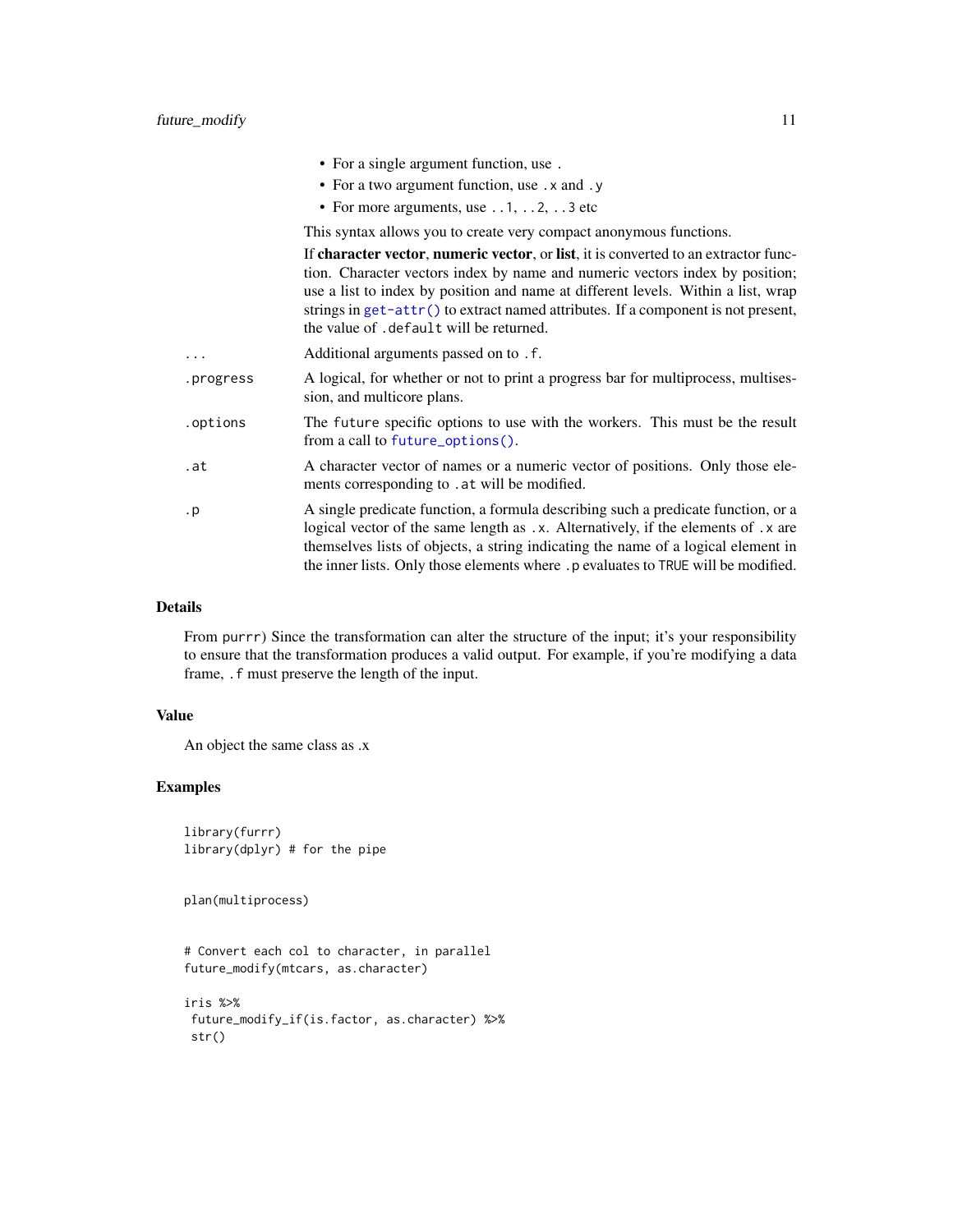<span id="page-11-0"></span>mtcars %>% future\_modify\_at(c(1, 4, 5), as.character) %>% str()

<span id="page-11-1"></span>future\_options future *specific options*

#### **Description**

These options are used by future() internally to tweak the environment that the expressions are called in. The most important ones are globals and packages which allow you to be explicit about the variables and packages that are exported to each worker.

#### Usage

```
future_options(globals = TRUE, packages = NULL, seed = FALSE,
  lazy = FALSE, scheduling = 1)
```
## Arguments

| globals    | A logical, a character vector, or a named list for controlling how globals are<br>handled. For details, see Global variables and packages.                                                                                                                                                                                            |
|------------|---------------------------------------------------------------------------------------------------------------------------------------------------------------------------------------------------------------------------------------------------------------------------------------------------------------------------------------|
| packages   | (optional) a character vector specifying packages to be attached in the R envi-<br>ronment evaluating the future.                                                                                                                                                                                                                     |
| seed       | A logical or an integer (of length one or seven), or a list of length $(x)$ with<br>pre-generated random seeds. For details, see below section.                                                                                                                                                                                       |
| lazy       | Specifies whether the futures should be resolved lazily or eagerly (default).                                                                                                                                                                                                                                                         |
| scheduling | Average number of futures ("chunks") per worker. If 0.0, then a single future is<br>used to process all elements of .x. If 1.0 or TRUE, then one future per worker<br>is used. If 2.0, then each worker will process two futures (if there are enough<br>elements in .x). If Inf or FALSE, then one future per element of .x is used. |

## Global variables and packages

By default, the future package will perform black magic to look up the global variables and packages that your furrr call requires, and it will export these to each worker. However, it is not always perfect, and can be refined with the globals and packages arguments.

globals may be used to control how globals should be handled similarly how the globals argument is used with future(). Since all function calls use the same set of globals, this function can do any gathering of globals upfront (once), which is more efficient than if it would be done for each future independently.

- If TRUE or NULL, then globals are automatically identified and gathered.
- If a character vector of names is specified, then those globals are gathered.
- If a named list, then those globals are used as is.
- In all cases, .f and any ... arguments are automatically passed as globals to each future created as they are always needed.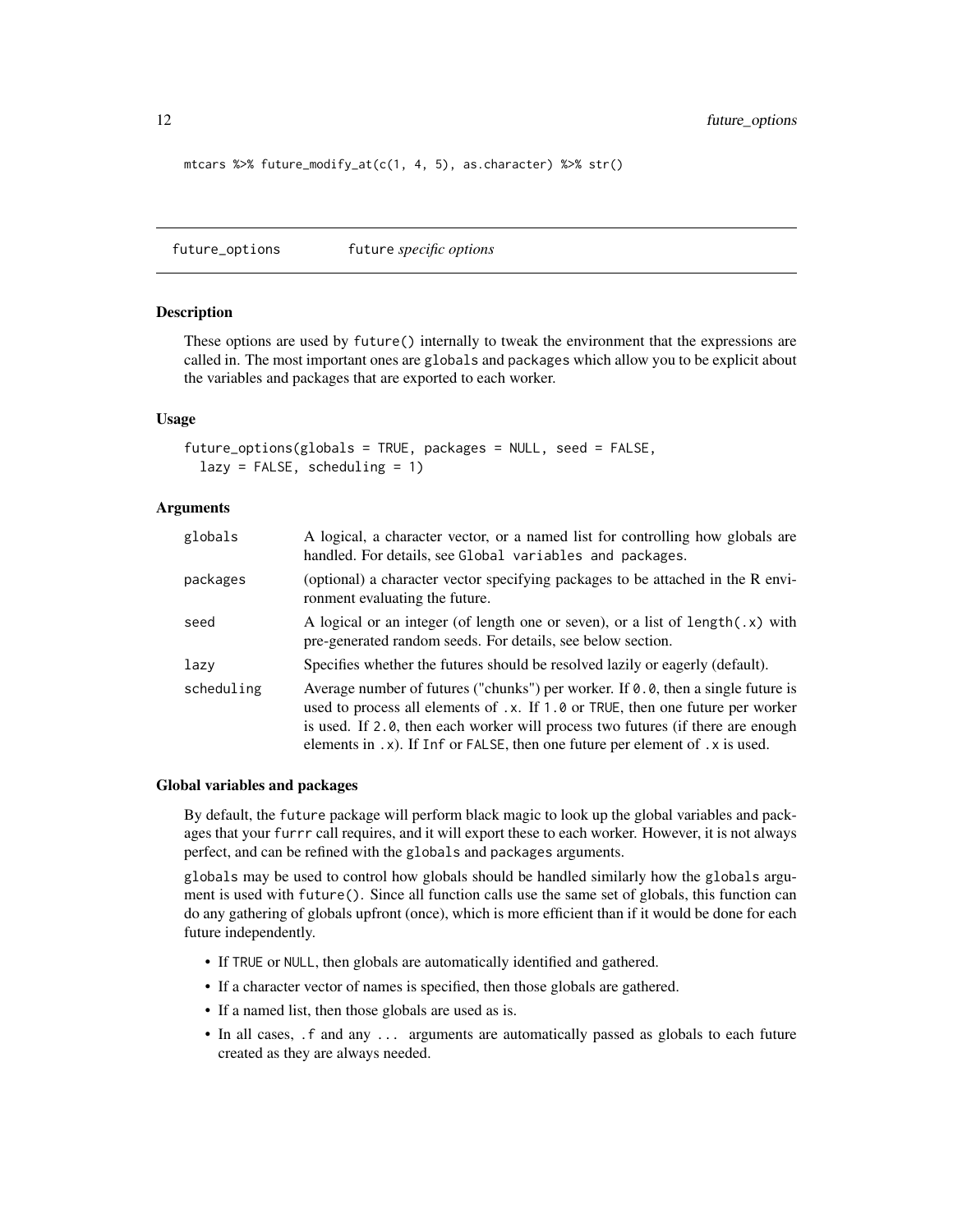<span id="page-12-0"></span>packages may be used to control the packages that are exported to each worker.

- If a character vector of packages names is specified, those are exported to each worker.
- In all cases, purrr is exported, as it is always required on each worker.

#### Reproducible random number generation (RNG)

Unless seed = FALSE, this function guarantees to generate the exact same sequence of random numbers *given the same initial seed / RNG state* - this regardless of type of futures and scheduling ("chunking") strategy.

RNG reproducibility is achieved by pregenerating the random seeds for all iterations (over .x) by using L'Ecuyer-CMRG RNG streams. In each iteration, these seeds are set before calling .f(.x[[ii]], ...). *Note, for large* length(.x) *this may introduce a large overhead.*

As input (seed), a fixed seed (integer) may be given, either as a full L'Ecuyer-CMRG RNG seed (vector of 1+6 integers) or as a seed generating such a full L'Ecuyer-CMRG seed. If seed = TRUE, then [.Random.seed](#page-0-0) is returned if it holds a L'Ecuyer-CMRG RNG seed, otherwise one is created randomly. If seed = NA, a L'Ecuyer-CMRG RNG seed is randomly created. If none of the function calls  $.f(.x[[iii]], ...)$  uses random number generation, then seed = FALSE may be used.

In addition to the above, it is possible to specify a pre-generated sequence of RNG seeds as a list such that length(seed) == length( $.x$ ) and where each element is an integer seed that can be assigned to . Random. seed. Use this alternative with caution. Note that as . list(seq\_along(.x)) is *not* a valid set of such. Random. seed values.

In all cases but seed = FALSE, the RNG state of the calling R processes after this function returns is guaranteed to be "forwarded one step" from the RNG state that was before the call and in the same way regardless of seed, scheduling and future strategy used. This is done in order to guarantee that an R script calling future\_map() multiple times should be numerically reproducible given the same initial seed.